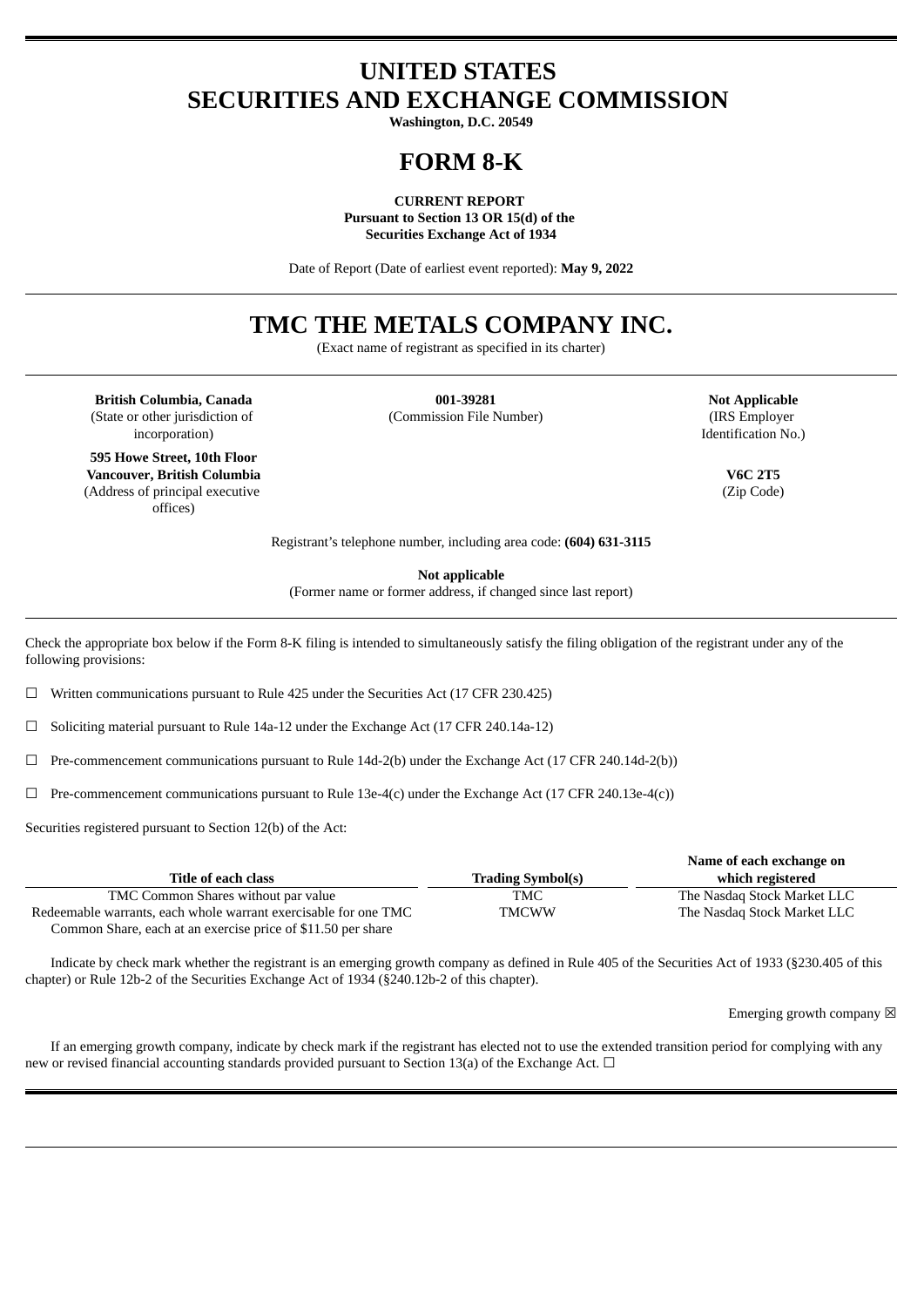### **Item 2.02. Results of Operations and Financial Condition.**

On May 9, 2022, TMC the metals company Inc. (the "Company") issued a press release announcing its results for the first quarter ended March 31, 2022 and providing a business update. A copy of the press release is furnished as Exhibit 99.1 hereto. In addition, the Company will hold a conference call on May 9, 2022 at 4:30 p.m. EDT to discuss these results and the business update.

The information in this Current Report on Form 8-K (including Exhibit 99.1) shall not be deemed to be "filed" for purposes of Section 18 of the Securities Exchange Act of 1934, as amended (the "Exchange Act"), or otherwise subject to the liabilities of that section, nor shall it be deemed incorporated by reference in any filing under the Securities Act of 1933, as amended, or the Exchange Act, except as expressly set forth by specific reference in such a filing.

*Cautionary Note Regarding Forward-Looking Statements*. Except for historical information contained in the press release attached as an exhibit hereto, the press release contains forward-looking statements which involve certain risks and uncertainties that could cause actual results to differ materially from those expressed or implied by these statements. Please refer to the cautionary note in the press release regarding these forward-looking statements.

#### **Item 9.01. Financial Statements and Exhibits.**

(d) Exhibits.

| Exhibit<br><b>Number</b> | <b>Exhibit Description</b>                                                                                                   |
|--------------------------|------------------------------------------------------------------------------------------------------------------------------|
| 99.1                     | Press Release dated May 9, 2022                                                                                              |
| 104                      | Cover Page Interactive Data File (embedded within the <i>iXBRL</i> (Inline eXtensible Business Reporting Language) document) |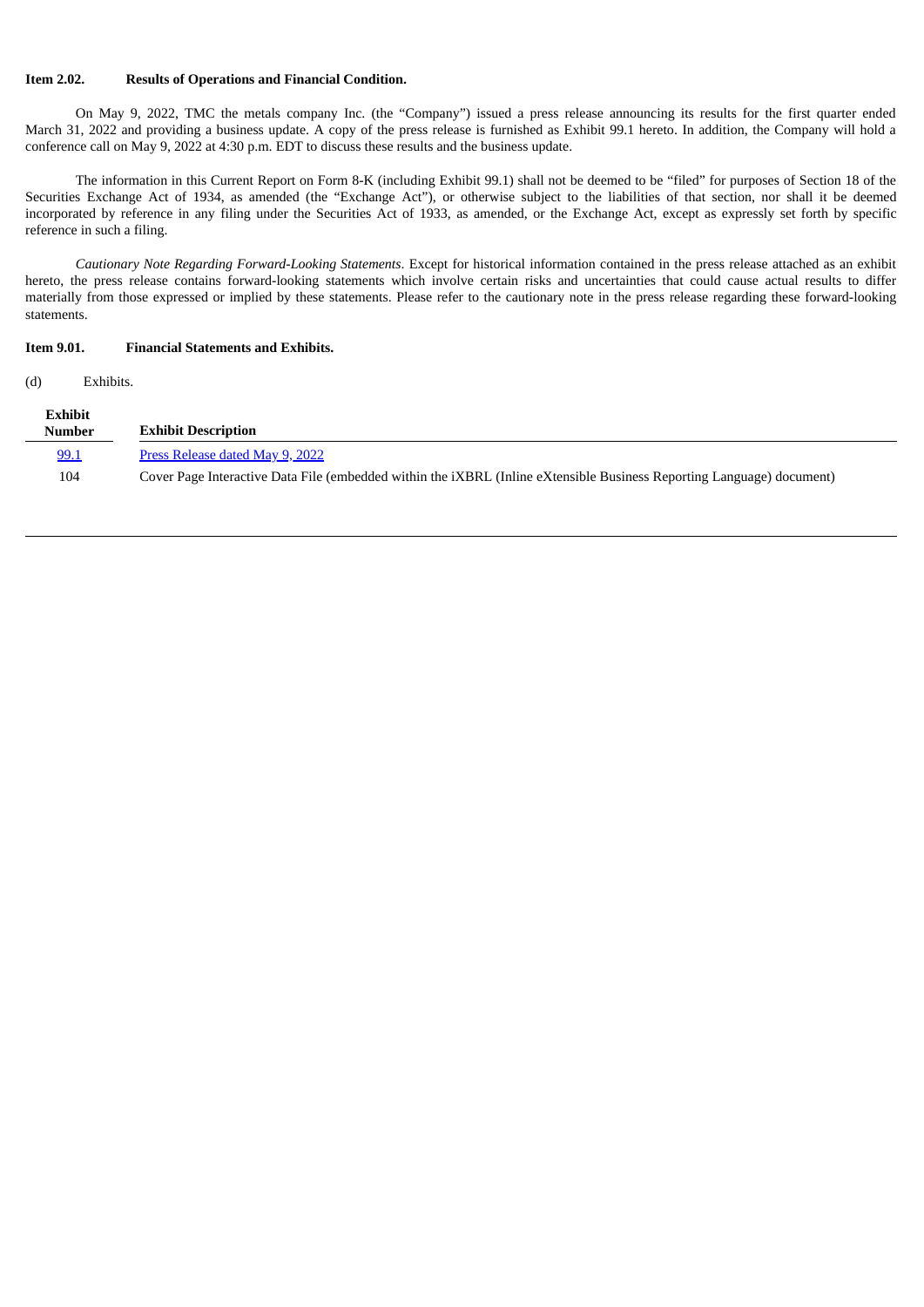# **SIGNATURES**

Pursuant to the requirements of the Securities Exchange Act of 1934, the registrant has duly caused this report to be signed on its behalf by the undersigned hereunto duly authorized.

# **TMC THE METALS COMPANY INC.**

Date: May 9, 2022 By: /s/ Gerard Barron Name: Gerard Barron Title: Chief Executive Officer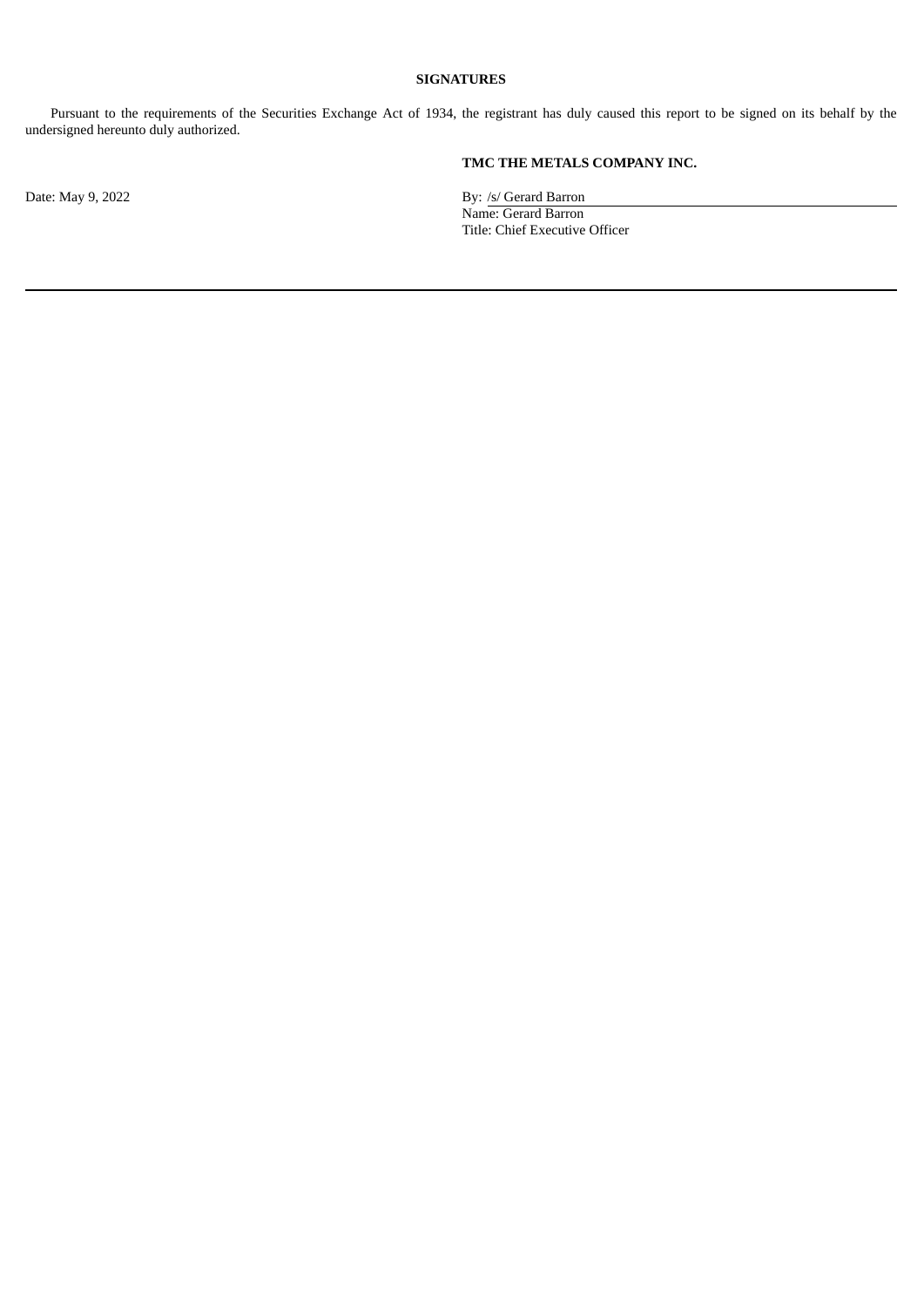#### **The Metals Company Provides Q1 2022 Corporate Update**

<span id="page-3-0"></span>NEW YORK, May 9, 2022 (GLOBE NEWSWIRE) -- TMC the metals company Inc. (Nasdaq: TMC) ("TMC" or "the Company"), an explorer of lowerimpact battery metals from seafloor polymetallic nodules, today provided a corporate update and financial results for the first quarter ending March 31, 2022

#### **Q1 2022 Financial Highlights**

- · Net loss of \$21.1 million and loss per share of \$0.09 for the quarter ended March 31, 2022.
- · Total cash of approximately \$69.0 million at March 31, 2022 which we believe will be sufficient to meet our working capital and capital expenditure requirements for at least the next twelve months from today.

Gerard Barron, TMC Chairman and CEO, commented: "I am extremely proud of the progress made by our team and our partners in the first quarter of 2022. We continue to execute our plans both offshore and onshore, with our partner Allseas successfully testing our pilot nodule collection system in the deep sea, and our recently announced business collaboration with Epsilon Carbon setting the stage for a potential nodule processing plant in India."

"While the challenge of meeting the massive mineral requirements of electrification is forcing auto OEMs to rethink their supply chains, insufficient supply and rising prices for key battery metals threaten to undermine commitments to responsible sourcing. We are now seeing this play out with some major car companies inking supply deals with Chinese-funded producers known to violate human rights and cause unchecked tropical deforestation and pollution in the planet's most biodiverse ecosystems. Lying far offshore in international waters, deep-sea nodules offer a potential alternative that Western nations are waking up to, particularly as the national security implications of the clean energy transition become more acute. Individually, our NORI and TOML projects eclipse all other nickel development projects in terms of size and accessibility, and could deliver an abundant supply of battery metals while helping to meet infrastructure-led demand for steel in the developing world."

#### **Operational Highlights in the First Quarter 2022**

- · **Project Zero Plant**: In March 2022, we announced that we entered into a non-binding memorandum of understanding for a business collaboration with Epsilon Carbon Pvt, LTD. to complete a pre-feasibility study for a commercial plant in India, powered by renewables and targeting capacity to process approximately 1.3 million tonnes per annum (Mtpa) of wet nodules into more than 30,000 tonnes per annum (TPA) of an intermediate nickel-copper-cobalt matte product used in active cathode material for nickel-rich cathode chemistries for lithium-ion batteries and more than 750,000 TPA of a manganese silicate product expected to be used in manganese alloy production for the steel industry.
- · **Project Zero System**: In March 2022, our subsidiary, NORI, and Allseas Group S.A. entered into a non-binding term sheet for the potential development and operation of a commercial nodule collection system. The pilot nodule collection system developed and currently being tested by Allseas is expected to be upgraded to a commercial system with a targeted production capacity of approximately 1.3 Mtpa of wet nodules, with expected production readiness by the fourth quarter of 2024.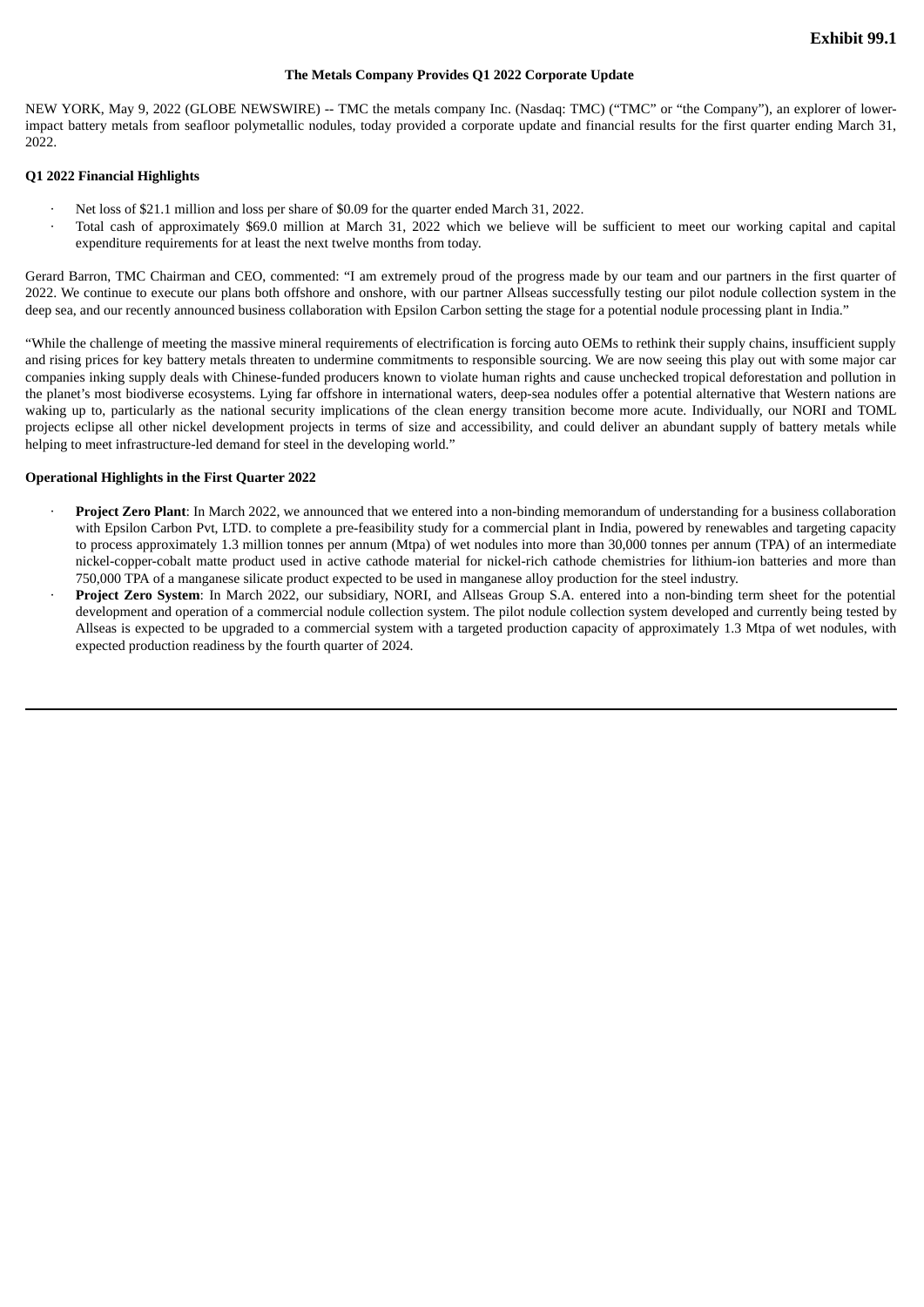### · **Pilot collection system trials**

- Harbor Trials: In March 2022, the pilot collector vehicle underwent extensive equipment testing in the Port of Rotterdam and all systems were shown to be fully functional.
- **North Sea Drive Trials:** In March 2022, the pilot collector vehicle and the *Hidden Gem* vessel underwent extensive testing of critical deployment and mobility functions in the Dutch Sector of the North Sea, with the collector covering a total of 4,533 meters on the seafloor. All systems were shown to be functional. Engineers successfully completed a variety of tests of the dynamic positioning system aboard *Hidden Gem* in advance of pilot trials in the NORI Area D in the Clarion Clipperton Zone (CCZ) expected to begin in the third quarter of 2022.
- · **SINTEF independent analysis of TMC's manganese silicate product:** SINTEF, one of Europe's largest independent research institutions, was retained by us to analyze our manganese silicate product that can be used to produce silicomanganese alloy for steelmaking and found that it behaves similarly to traditional manganese sources. Our high-grade nodule-derived manganese silicate, which we estimate could account for almost 30% of future revenues, appears to have significant advantages over conventional manganese ores on cost and CO2 footprint, with the potential for 7 to 17% higher value-in-use, depending on carbon tax regimes.

## **Operational Highlights Subsequent to March 31, 2022**

- · **Pilot Collection System Trials - Atlantic Deep-Water Trials:** In April 2022, the Allseas-designed and constructed pilot nodule collector vehicle was deployed from the *Hidden Gem* and lowered to the seafloor at depths of 2,470 meters, marking the first time the vehicle has been subjected to ultra-deep-water temperatures and pressures. A range of critical functions were successfully tested while driving over one kilometer on the seafloor confirming the vehicle's capability to operate in pressure and temperature conditions similar to those it will encounter in the NORI-D Area in the CCZ.
- · **Independent Lifecycle Impact Assessment of NORI-D project**: In April 2022, we announced that we chose leading lithium-ion battery supply chain research firm, Benchmark Mineral Intelligence (Benchmark), to conduct an independent lifecycle assessment of the environmental impacts of our planned NORI-D polymetallic nodule project and compare these impacts to producing the same metals from commonly used production pathways using conventional land ores. Benchmark anticipates completing its comprehensive Lifecycle Impact Assessment for us in the third quarter of 2022.

### **Industry Update**

- · Mining.com released their 2022 rankings of the world's largest undeveloped nickel projects, with our NORI area ranking #1 and our TOML area ranking #2.
- The International Seabed Authority (ISA) continues to work to a two-year timeline to finalize regulations regarding exploitation of deep-sea minerals by July 9, 2023. An in-person ISA Council meeting in Kingston, Jamaica concluded on April 1, 2022, with the next ISA Council meeting scheduled for July 2022 and a third meeting anticipated in November 2022. In December 2021, the 26<sup>th</sup> Session of the Assembly of the ISA was formally closed, with members approving an updated plan of work for 2022.
- In a February 2022 letter to U.S. Energy Secretary Jennifer Granholm, Senator Lisa Murkowski called for a focus on securing access to battery raw materials and an analysis of the potential of polymetallic nodules in the CCZ; while seventeen retired generals, admirals and officers across four U.S. military branches warned of the U.S.' extreme vulnerability to supply chain shocks, and called for the responsible development of the vast polymetallic nodule resource in the CCZ in a letter to the Department of Defense. In April, Senator Marco Rubio requested information from Volkswagen as to its supply agreements with leading Chinese battery metal producers, Huayou and Tsingshan, given the automaker's commitment to responsible sourcing and the known environmental and social risks of their activities. Noting Volkswagen's pledge not to use seabed minerals until further study into the impacts of deep sea mining had been conducted, Rubio questioned whether VW felt these potential impacts outweighed the known existing impacts to rainforest ecosystems and human rights present in the operations of their new partners.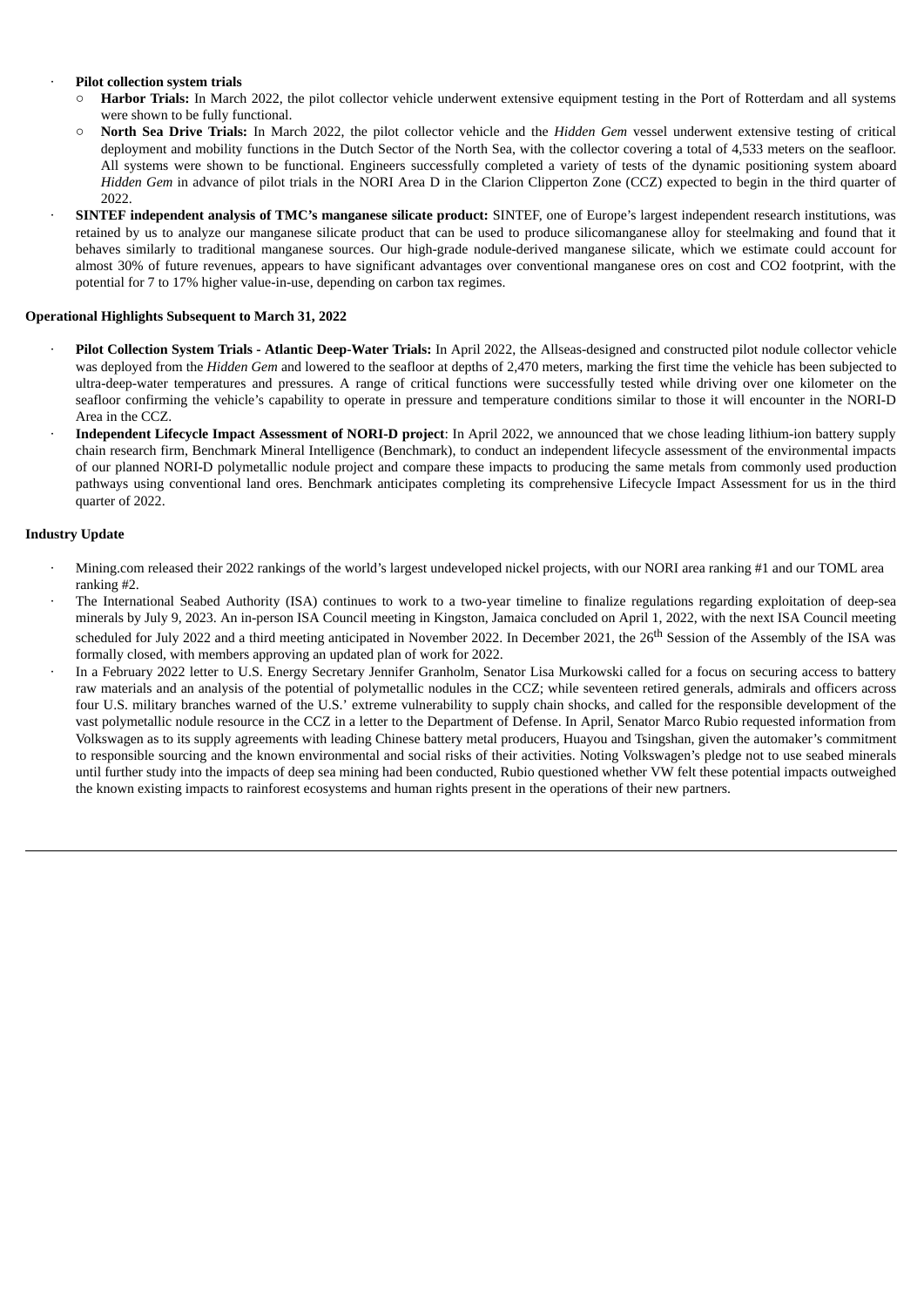#### **Financial Results Overview**

At March 31, 2022, TMC held cash of \$69.0 million and held no debt. We believe that our cash on hand will be sufficient to meet our working capital and capital expenditure requirements for at least the next twelve months from today.

TMC reported a net loss for the first quarter of 2022 of \$21.1 million, or \$0.09 per share, compared to TMC's net loss of \$55.7 million, or \$0.29 per share, for the first quarter of 2021. The net loss for the first quarter of 2022 was mainly due to non-cash share-based compensation of \$5.7 million, loss on fair value changes of warrants liability of \$5.2 million and \$1.3 million expensed for the pilot mining test system. Exploration and evaluation expenses during the first quarter of 2022 were \$7.3 million compared to \$38.1 million for the first quarter of 2021. The first quarter of 2022 reflects a decrease in offshore campaign activity following the completion of NORI Area D environmental baseline campaigns in the fourth quarter of 2021, a decrease in share-based compensation, while the comparative quarter of 2021 includes a fair value increase in common shares issued to Maersk Supply Service A/S. General and administrative expenses were \$8.6 million for the first quarter of 2022 compared to \$17.4 million for the first quarter of 2021, reflecting a reduction in share-based compensation. Both exploration and evaluation expenses and general and administrative expenses in the first quarter of 2021 were impacted by significant awards of stock options in March 2021.

### **Conference Call**

TMC will hold a conference call today at 4:30 p.m. ET to provide an update on recent corporate developments, first quarter financial results and upcoming milestones.

## **First Quarter 2022 Conference Call Details**

| Date:                                                                        | Monday, May 9, 2022                         |
|------------------------------------------------------------------------------|---------------------------------------------|
| Time:                                                                        | 04:30 p.m. Eastern<br>Daylight Time         |
| Virtual webcast:                                                             | <u>Register Here</u>                        |
| Toll-free dial-in number:<br>International dial-in number:<br>Conference ID: | (888) 705-0371<br>(929) 517-9005<br>7758182 |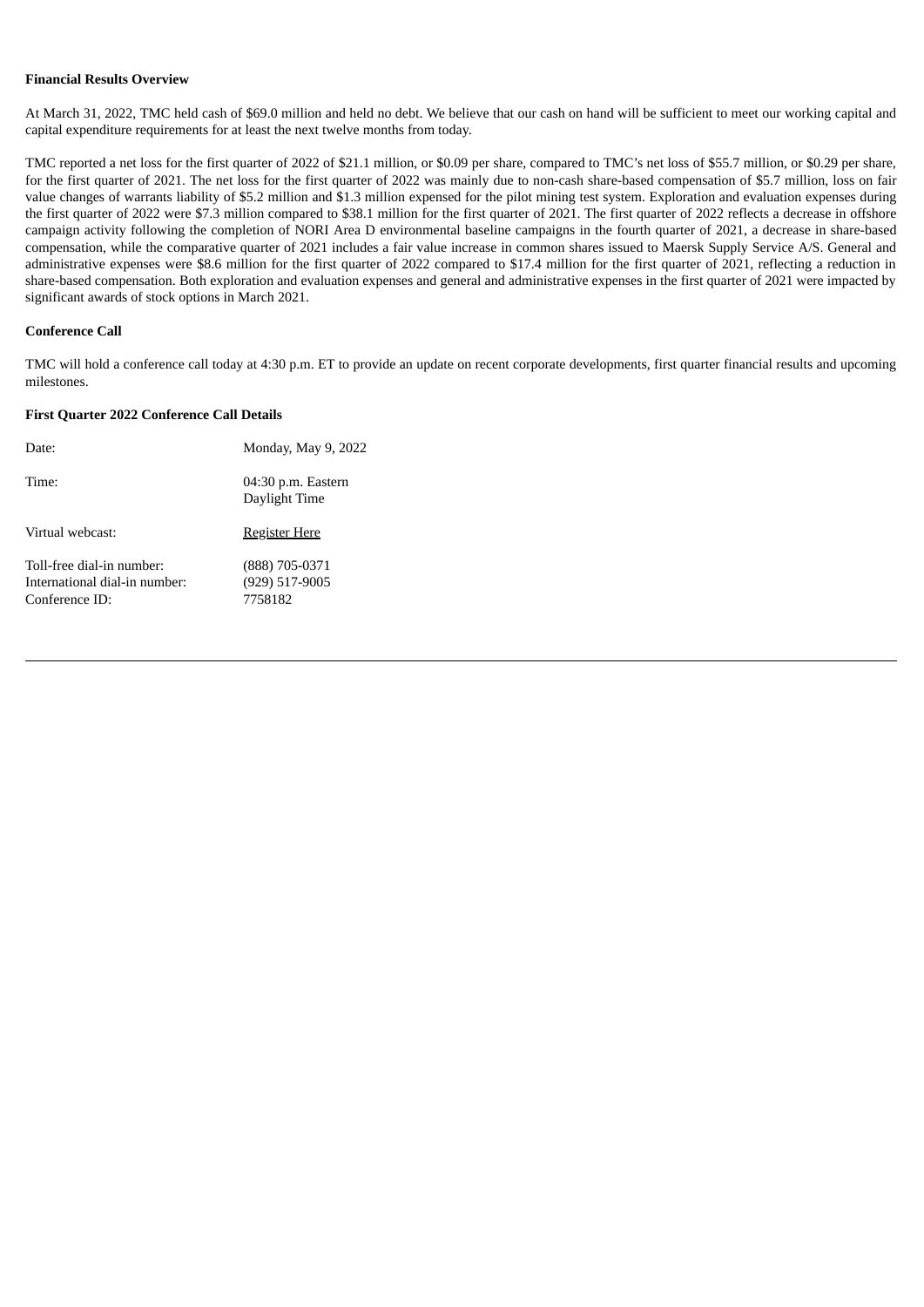Please call the conference telephone number 5-10 minutes prior to the start time. An operator will register your name and organization. If you have any difficulty connecting with the conference call, please contact Gateway Investor Relations at (949) 574-3860.

The conference call will have a virtual webcast and be available for replay in the 'Investors' tab of the Company's website under 'Media' > 'Events and Presentations'.

A replay of the conference call will also be available after 7:30 p.m. Eastern time on the same day through May 23, 2022, via the information below:

Toll-free replay number: (855) 859-2056 International replay number: (404) 537-3406 Replay ID: 7758182

### **About The Metals Company**

The Metals Company is an explorer of lower-impact battery metals from seafloor polymetallic nodules, on a dual mission: (1) supply metals for the clean energy transition with the least possible negative environmental and social impact and (2) accelerate the transition to a circular metal economy. The Company through its subsidiaries holds exploration and commercial rights to three polymetallic nodule contract areas in the Clarion Clipperton Zone of the Pacific Ocean regulated by the International Seabed Authority and sponsored by the governments of Nauru, Kiribati and the Kingdom of Tonga.

More information is available at www.metals.co. Investors: investors@metals.co

#### **Forward Looking Statements**

Certain statements made in this press release are not historical facts but are forward-looking statements for purposes of the safe harbor provisions under The Private Securities Litigation Reform Act of 1995. Forward-looking statements generally are accompanied by words such as "believe," "may," "will," "estimate," "continue," "anticipate," "intend," "expect," "should," "would," "plan," "predict," "potential," "seem," "seek," "future," "outlook" and similar expressions that predict or indicate future events or trends or that are not statements of historical matters, including related to how long TMC's cash will fund operations, the potential arrangements with Allseas and Epsilon Carbon, TMC's planned system tests, including the timing thereof and the timing and content of environmental and operational assessments. These forward-looking statements involve significant risks and uncertainties that could cause the actual results to differ materially from those discussed in the forward-looking statements. Most of these factors are outside TMC's control and are difficult to predict. Factors that may cause such differences include, but are not limited to: TMC's ability to obtain exploitation contracts for its areas in the CCZ; regulatory uncertainties and the impact of government regulation and political instability on TMC's resource activities; changes to any of the laws, rules, regulations or policies to which TMC is subject; the impact of extensive and costly environmental requirements on TMC's operations; environmental liabilities; the impact of polymetallic nodule collection on biodiversity in the CCZ and recovery rates of impacted ecosystems; TMC's ability to develop minerals in sufficient grade or quantities to justify commercial operations; the lack of development of seafloor polymetallic nodule deposit; TMC's ability to successfully enter into binding agreements with each of Allseas and Epsilon Carbon; uncertainty in the estimates for mineral resource calculations from certain contract areas and for the grade and quality of polymetallic nodule deposits; risks associated with natural hazards; uncertainty with respect to the specialized treatment and processing of polymetallic nodules that TMC may recover; risks associated with collective, development and processing operations, including with respect to the proposed plant in India and Allseas' expected development efforts; fluctuations in transportation costs; fluctuations in metals prices; testing and manufacturing of equipment; risks associated with TMC's limited operating history; the impact of the COVID-19 pandemic; risks associated with TMC's intellectual property; and other risks and uncertainties, including those under Item 1A "Risk Factors" in TMC's Annual Report on Form 10-K for the year ended December 31, 2021, filed by TMC with the Securities and Exchange Commission ("SEC") on March 25, 2022, and in TMC's other future filings with the SEC. TMC cautions that the foregoing list of factors is not exclusive. TMC cautions readers not to place undue reliance upon any forward-looking statements, which speak only as of the date made. TMC does not undertake or accept any obligation or undertaking to release publicly any updates or revisions to any forward-looking statements to reflect any change in its expectations or any change in events, conditions, or circumstances on which any such statement is based except as required by law.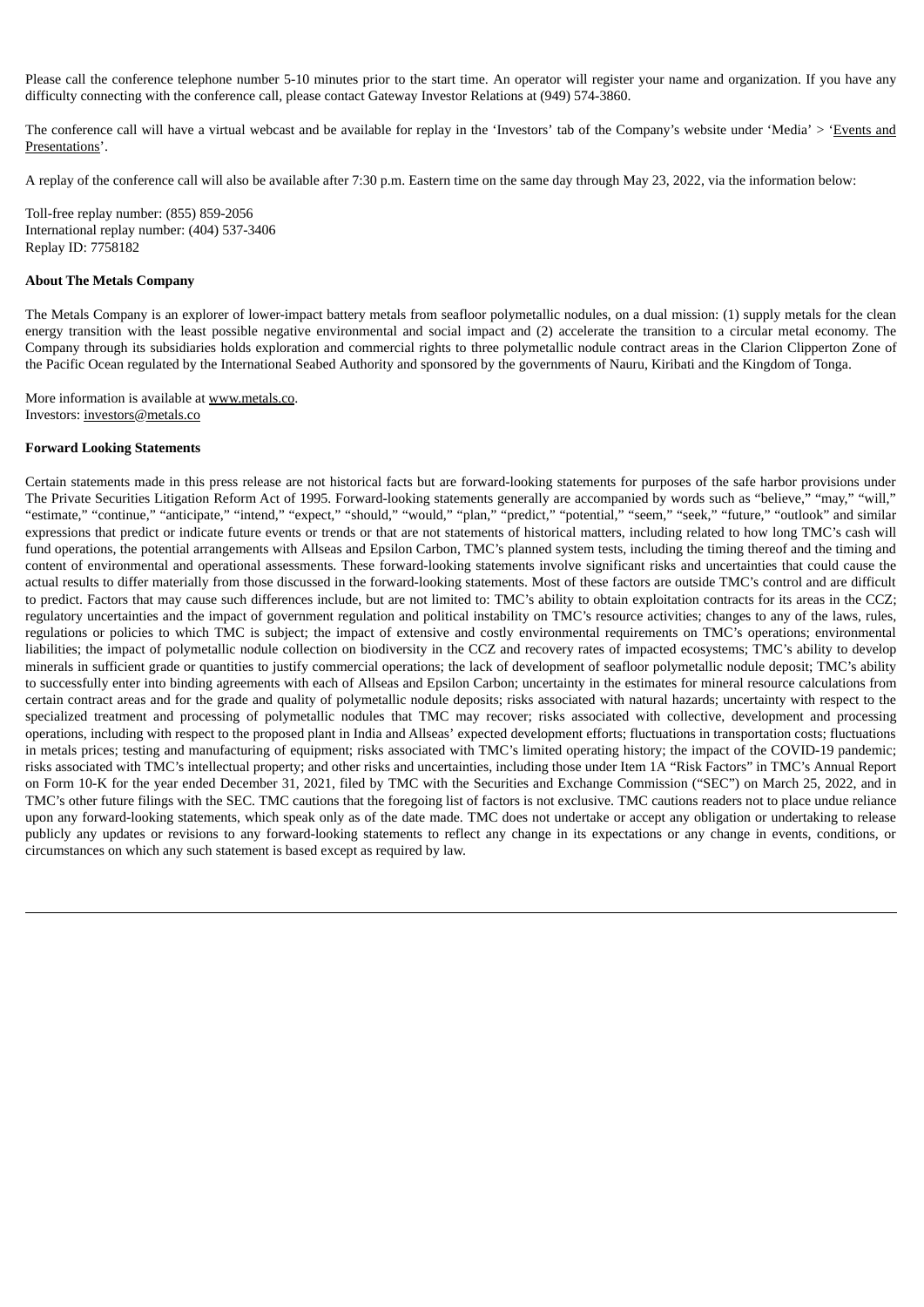**TMC the metals company Inc. Condensed Consolidated Balance Sheets (in thousands of US Dollars, except share amounts) (Unaudited)**

| <b>Current</b><br>\$<br>69,048<br>\$<br>84,873<br>Cash<br>Receivables and prepayments<br>3,041<br>3,686<br>88,559<br>72,089<br><b>Non-current</b><br><b>Exploration contracts</b><br>43,150<br>43,150<br>Equipment<br>1,479<br>1,416<br>44,629<br>44,566<br><b>TOTAL ASSETS</b><br>\$<br>116,718<br>$\mathbf{s}$<br>133,125<br><b>LIABILITIES</b><br><b>Current</b><br>Accounts payable and accrued liabilities<br>18,004<br>18,004<br><b>Non-current</b><br>Deferred tax liability<br>10,675<br>Warrants liability<br>8,314<br><b>TOTAL LIABILITIES</b><br>\$<br>\$<br>36,993<br><b>EQUITY</b><br>Common shares (unlimited shares, no par value – issued: 226,780,843 (December 31, 2021 – 225,432,493))<br>298,263<br>Class A - J Special Shares<br>Additional paid in capital<br>107,952 | <b>ASSETS</b> | As at<br>March 31,<br>2022 | As at<br>December 31,<br>2021 |
|---------------------------------------------------------------------------------------------------------------------------------------------------------------------------------------------------------------------------------------------------------------------------------------------------------------------------------------------------------------------------------------------------------------------------------------------------------------------------------------------------------------------------------------------------------------------------------------------------------------------------------------------------------------------------------------------------------------------------------------------------------------------------------------------|---------------|----------------------------|-------------------------------|
|                                                                                                                                                                                                                                                                                                                                                                                                                                                                                                                                                                                                                                                                                                                                                                                             |               |                            |                               |
|                                                                                                                                                                                                                                                                                                                                                                                                                                                                                                                                                                                                                                                                                                                                                                                             |               |                            |                               |
|                                                                                                                                                                                                                                                                                                                                                                                                                                                                                                                                                                                                                                                                                                                                                                                             |               |                            |                               |
|                                                                                                                                                                                                                                                                                                                                                                                                                                                                                                                                                                                                                                                                                                                                                                                             |               |                            |                               |
|                                                                                                                                                                                                                                                                                                                                                                                                                                                                                                                                                                                                                                                                                                                                                                                             |               |                            |                               |
|                                                                                                                                                                                                                                                                                                                                                                                                                                                                                                                                                                                                                                                                                                                                                                                             |               |                            |                               |
|                                                                                                                                                                                                                                                                                                                                                                                                                                                                                                                                                                                                                                                                                                                                                                                             |               |                            |                               |
|                                                                                                                                                                                                                                                                                                                                                                                                                                                                                                                                                                                                                                                                                                                                                                                             |               |                            |                               |
|                                                                                                                                                                                                                                                                                                                                                                                                                                                                                                                                                                                                                                                                                                                                                                                             |               |                            |                               |
|                                                                                                                                                                                                                                                                                                                                                                                                                                                                                                                                                                                                                                                                                                                                                                                             |               |                            |                               |
|                                                                                                                                                                                                                                                                                                                                                                                                                                                                                                                                                                                                                                                                                                                                                                                             |               |                            |                               |
|                                                                                                                                                                                                                                                                                                                                                                                                                                                                                                                                                                                                                                                                                                                                                                                             |               |                            |                               |
|                                                                                                                                                                                                                                                                                                                                                                                                                                                                                                                                                                                                                                                                                                                                                                                             |               |                            |                               |
|                                                                                                                                                                                                                                                                                                                                                                                                                                                                                                                                                                                                                                                                                                                                                                                             |               |                            | 26,573                        |
|                                                                                                                                                                                                                                                                                                                                                                                                                                                                                                                                                                                                                                                                                                                                                                                             |               |                            | 26,573                        |
|                                                                                                                                                                                                                                                                                                                                                                                                                                                                                                                                                                                                                                                                                                                                                                                             |               |                            |                               |
|                                                                                                                                                                                                                                                                                                                                                                                                                                                                                                                                                                                                                                                                                                                                                                                             |               |                            | 10,675                        |
|                                                                                                                                                                                                                                                                                                                                                                                                                                                                                                                                                                                                                                                                                                                                                                                             |               |                            | 3,126                         |
|                                                                                                                                                                                                                                                                                                                                                                                                                                                                                                                                                                                                                                                                                                                                                                                             |               |                            | 40,374                        |
|                                                                                                                                                                                                                                                                                                                                                                                                                                                                                                                                                                                                                                                                                                                                                                                             |               |                            |                               |
|                                                                                                                                                                                                                                                                                                                                                                                                                                                                                                                                                                                                                                                                                                                                                                                             |               |                            |                               |
|                                                                                                                                                                                                                                                                                                                                                                                                                                                                                                                                                                                                                                                                                                                                                                                             |               |                            | 296,051                       |
|                                                                                                                                                                                                                                                                                                                                                                                                                                                                                                                                                                                                                                                                                                                                                                                             |               |                            |                               |
|                                                                                                                                                                                                                                                                                                                                                                                                                                                                                                                                                                                                                                                                                                                                                                                             |               |                            | 102,073                       |
| Accumulated other comprehensive loss<br>(1,216)                                                                                                                                                                                                                                                                                                                                                                                                                                                                                                                                                                                                                                                                                                                                             |               |                            | (1,216)                       |
| <b>Deficit</b><br>(325, 274)                                                                                                                                                                                                                                                                                                                                                                                                                                                                                                                                                                                                                                                                                                                                                                |               |                            | (304, 157)                    |
| <b>TOTAL EQUITY</b><br>79,725                                                                                                                                                                                                                                                                                                                                                                                                                                                                                                                                                                                                                                                                                                                                                               |               |                            | 92,751                        |
| <b>TOTAL LIABILITIES AND EQUITY</b><br>\$<br>116,718<br>$\mathbf{s}$                                                                                                                                                                                                                                                                                                                                                                                                                                                                                                                                                                                                                                                                                                                        |               |                            | 133,125                       |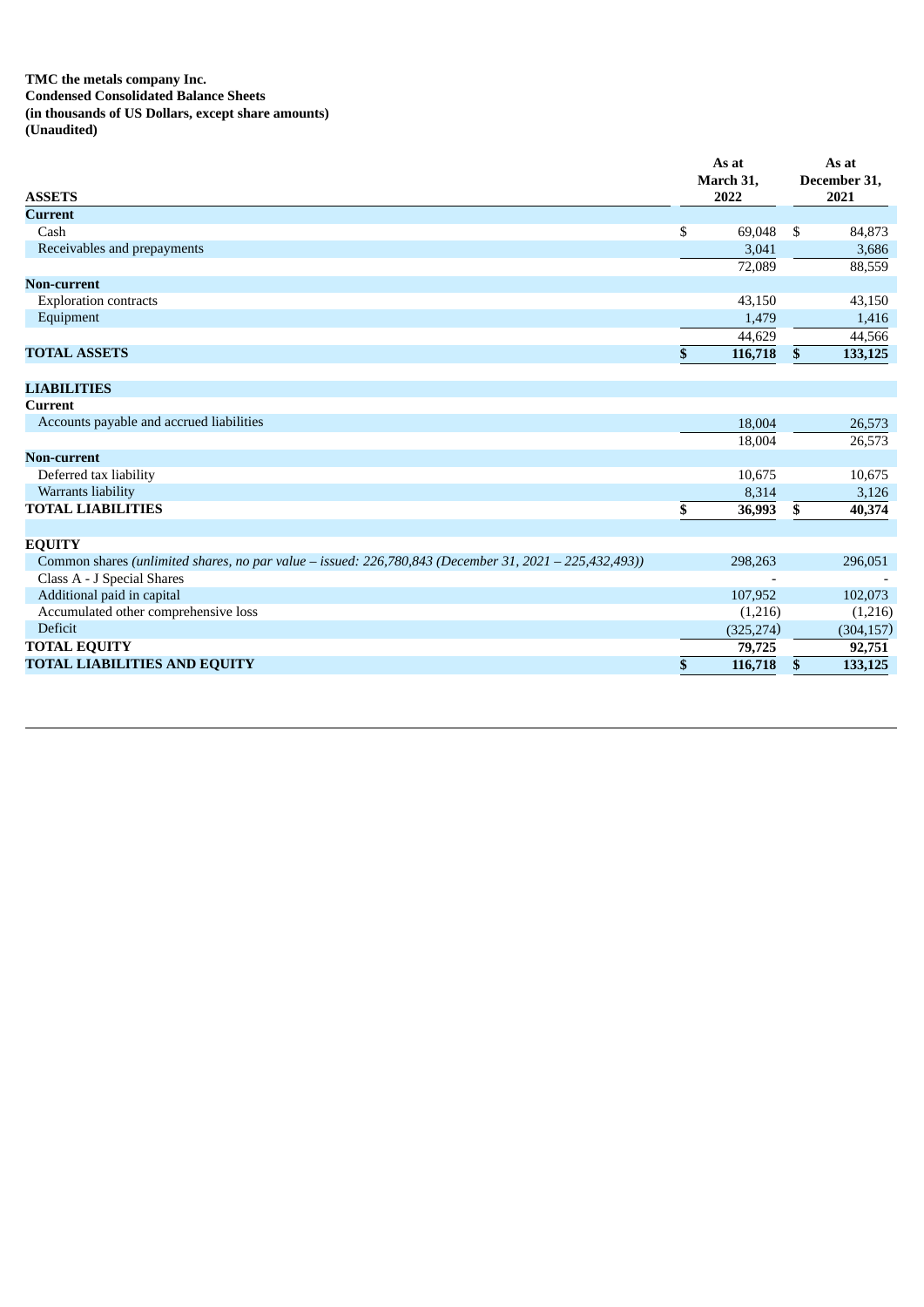## **TMC the metals company Inc.**

**Condensed Consolidated Statements of Loss and Comprehensive Loss (in thousands of US Dollars, except share and per share amounts) (Unaudited)**

|                                                                          | Three months ended<br>March 31, |                          |    |             |
|--------------------------------------------------------------------------|---------------------------------|--------------------------|----|-------------|
| <b>Operating expenses</b>                                                |                                 |                          |    |             |
| Exploration and evaluation expenses                                      | \$                              | $7,343$ \$               |    | 38,107      |
| General and administrative expenses                                      |                                 | 8,564                    |    | 17,364      |
| <b>Operating loss</b>                                                    |                                 | 15,907                   |    | 55,471      |
| <b>Other items</b>                                                       |                                 |                          |    |             |
| Change in fair value of warrants liability                               |                                 | 5,188                    |    |             |
| Foreign exchange loss                                                    |                                 | 22                       |    | 19          |
| Interest expense                                                         |                                 | $\overline{\phantom{0}}$ |    | 220         |
| Loss and comprehensive loss for the period                               | \$                              | 21,117                   | \$ | 55,710      |
| Loss per share                                                           |                                 |                          |    |             |
| - Basic and diluted                                                      | \$                              | 0.09                     | S. | 0.29        |
|                                                                          |                                 |                          |    |             |
| Weighted average number of common shares outstanding – basic and diluted |                                 | 226,075,389              |    | 192,378,436 |

(1) The condensed consolidated statement of loss and comprehensive loss for the three months ended March 31, 2021 was restated. Refer to the Company's Quarterly Report on Form 10-Q filed on November 15, 2021.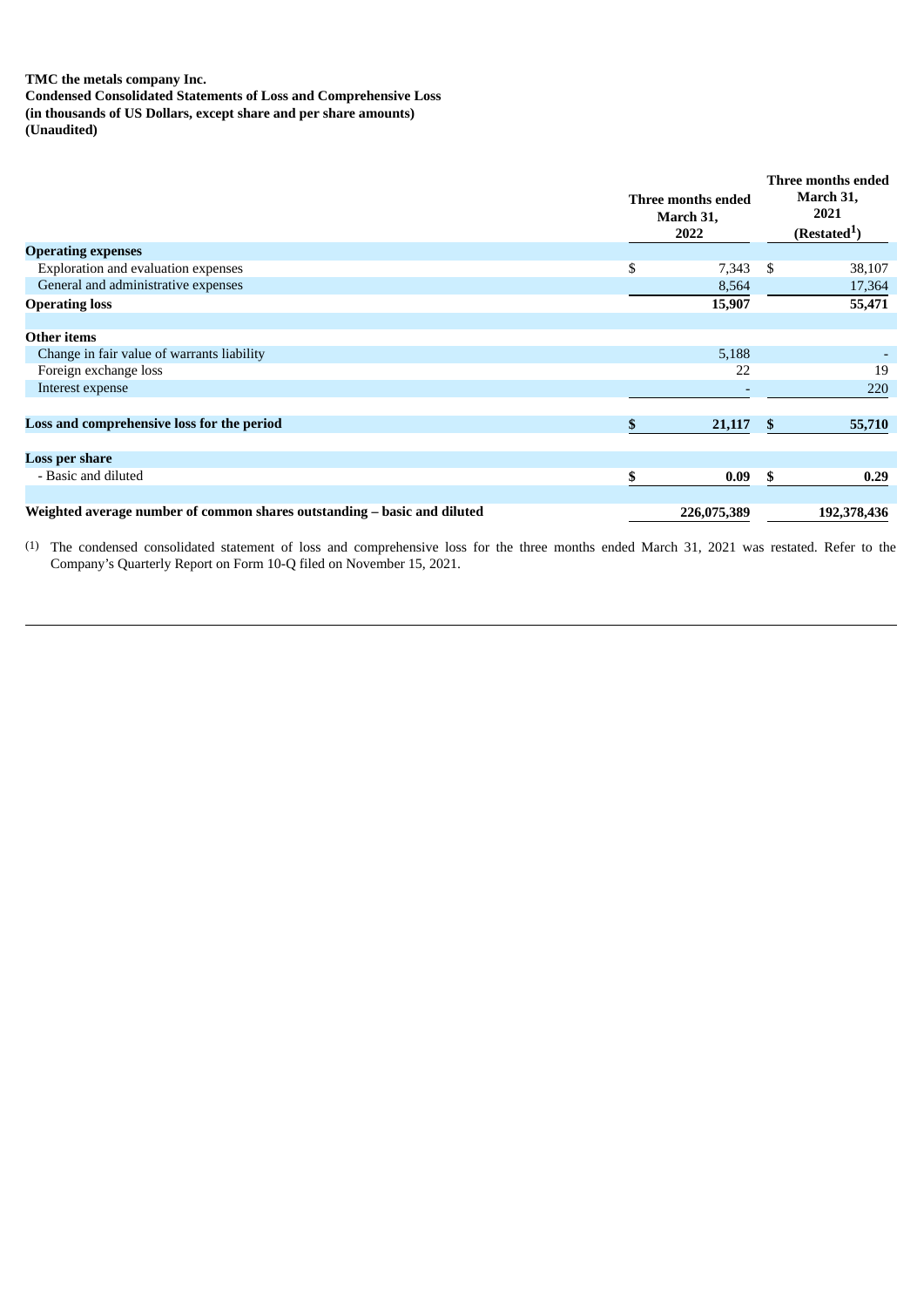# **TMC the metals company Inc.**

**Condensed Consolidated Statements of Changes in Equity (in thousands of US Dollars, except share amounts)**

**(Unaudited)**

|                                                                              |                      | <b>Common Shares</b>     |                            |                                |        |                                         |                                                      |                          |           |
|------------------------------------------------------------------------------|----------------------|--------------------------|----------------------------|--------------------------------|--------|-----------------------------------------|------------------------------------------------------|--------------------------|-----------|
| Three months ended March 31,<br>2022                                         | <b>Shares</b>        | Amount                   | Preferred<br><b>Shares</b> | Special<br><b>Shares</b>       |        | <b>Additional</b><br>Paid in<br>Capital | <b>Accumulated</b><br>Other<br>Comprehensive<br>Loss | <b>Deficit</b>           | Total     |
| <b>December 31, 2021</b>                                                     | 225,432,493          | 296,051 \$<br>£.         |                            | -S<br>$\overline{\phantom{a}}$ | - \$   | 102,073 \$                              | (1,216)                                              | (304, 157)               | 92,751    |
| Conversion of restricted share<br>units, net of shares withheld for<br>taxes | 1,348,350            | 2,212                    |                            |                                |        | (2,290)                                 |                                                      |                          | (78)      |
| Share-based compensation                                                     |                      |                          |                            | $\overline{\phantom{a}}$       | $\sim$ | 8,124                                   | $\overline{\phantom{a}}$                             | $\overline{\phantom{0}}$ | 8,124     |
| Expenses to be settled in share-<br>based payments                           |                      | $\overline{\phantom{0}}$ |                            |                                |        | 45                                      |                                                      |                          | 45        |
| Loss for the period                                                          |                      |                          |                            |                                |        |                                         |                                                      | (21, 117)                | (21, 117) |
| March 31, 2022                                                               | 226,780,843          | 298,263                  |                            |                                |        | 107,952                                 | (1,216)                                              | (325, 274)               | 79,725    |
|                                                                              | <b>Common Shares</b> |                          |                            |                                |        | <b>Additional</b>                       | <b>Accumulated</b><br>$O$ thar                       |                          |           |

| Three months ended March                                     |                          |            | Preferred                | <b>Special</b> |                          | Additional<br>Paid in | Other<br>Comprehensive |                 |              |
|--------------------------------------------------------------|--------------------------|------------|--------------------------|----------------|--------------------------|-----------------------|------------------------|-----------------|--------------|
| 31, 2021 Restated <sup>1</sup>                               | <b>Shares</b>            | Amount     | <b>Shares</b>            | Shares         |                          | Capital               | Loss                   | <b>Deficit</b>  | <b>Total</b> |
| <b>December 31, 2020</b>                                     | 189,493,593 \$           | 154,431 \$ | 550 \$                   |                | $\sim$<br>-5             | 45,347                | (1,216)                | $(162, 858)$ \$ | 36,254       |
| Exercise of stock options                                    | 2,148,990                | 2,542      |                          |                | $\overline{\phantom{0}}$ | (1, 172)              |                        |                 | 1,370        |
| Common shares to be issued for<br>exploration and evaluation |                          |            |                          |                |                          |                       |                        |                 |              |
| expenses                                                     | 4,245,031                | 25.664     |                          |                | $\sim$                   | (12, 879)             |                        |                 | 12,785       |
| Share-based compensation                                     |                          |            |                          |                |                          | 30,425                |                        |                 | 30,425       |
| Common shares to be issued for                               |                          |            |                          |                |                          |                       |                        |                 |              |
| stock options exercise                                       | $\overline{\phantom{0}}$ |            | $\overline{\phantom{0}}$ |                | $\overline{\phantom{0}}$ |                       |                        |                 |              |
| Conversion of debentures                                     | 57.894                   | 500        |                          |                | $\overline{\phantom{a}}$ |                       |                        |                 | 500          |
| Loss for the period                                          |                          |            |                          |                | $\overline{\phantom{a}}$ |                       |                        | (55,710)        | (55,710)     |
| March 31, 2021                                               | 195,945,508              | 183,137    | 550                      |                | $\overline{\phantom{a}}$ | 61,728                | (1,216)                | (218, 568)      | 25,631       |

(1) The condensed consolidated statement of changes in equity for the three months ended March 31, 2021 was restated. Refer to the Company's Quarterly Report on Form 10-Q filed on November 15, 2021.